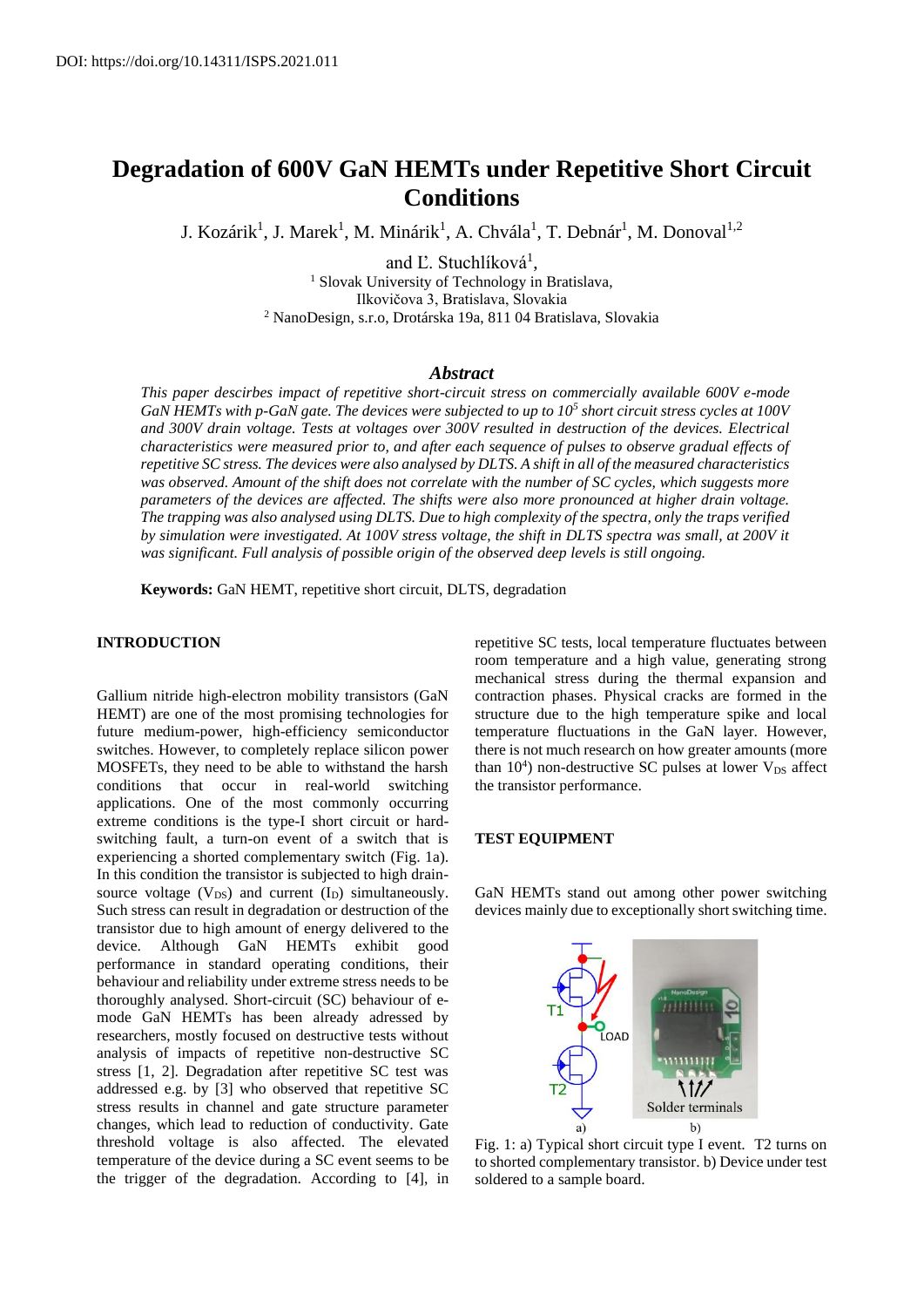

Fig. 2: Simplified schematic of the test setup.

To exploit this advantage effectively, circuit designers try to eliminate as much parasitic impedance as possible in gate-source loop and drain-source loop of the device [5]. To accurately simulate a real-world application, a custom tester device was designed and built. It consists of a main PCB fitted with high-voltage capacitor bank, gate driver, current-sense resistor and support circuits. A device under test (DUT) is soldered to another PCB, which is then soldered to the main board (Fig 1b). This soldered connection reduces the parasitic inductance and resistance to a greater extent than a connector, while the DUT can still be fitted and removed in a convenient manner. The PCB also features a Kelvin source contact to the gate driver. Figure 2 shows a simplified schematic of the tester. The main board is fitted with a gate driver IC optimized for driving GaN HEMTs. The gate voltage can be adjusted continuously from 4V to 12V between on-state and off-state levels. Negative off-state voltage is also supported. Input signal connector is optically isolated. Gate-source loop is only approx. 16mm<sup>2</sup> in area and can be fitted with a simple gate resistor or with a R-C network optimized for a rapid charge and discharge of a gate capacitance while preventing unnecessarily high steady-state current. This current is a consequence of the transistor gate diode structure. The drain-source capacitor bank is charged from an external DC power supply. It is rated up to 450V with a total capacitance 83µF and uses combination of ceramic and polypropylene capacitors capable of fast high-current discharge. This amount of capacitance is sufficient for GaN HEMTs with short-circuit saturation current up to 100A and 10 $\mu$ s pulse duration at higher V<sub>DS</sub>. The decrease of capacitor voltage during the pulse is  $\sim$ 12V according to equation for constant current capacitor discharge:

$$
v(t) = V_0 - \frac{it}{c}
$$
 (1)

The main board is fitted with a  $10 \text{m}\Omega$  current-sense resistor in series between DUT source terminal and the capacitor bank negative terminal. In this configuration, current can be measured as a negative voltage drop across the resistor with an ordinary oscilloscope probe grounded at DUT source, a common ground terminal for all measured signals. In an event of a type-I short circuit in a well-designed real application circuit, turn-on drain current rise is steep, but turn-off  $V_{DS}$  overshot is relatively small due to reduced stray inductance.



Fig. 3: Typical waveforms during short circuit. Gate voltage is limited by the transistor's gate diode to ~4V.

However, the overshot can still affect degradation of the DUT, particularly in repetitive tests. To eliminate this high-voltage stress affecting the test results, a typical high-speed gate-driving circuit has been substituted for a larger gate resistor that extends the turn-off time and reduces the voltage spike.

#### **EXPERIMENTAL RESULTS**

Sample transistors used for these experiments are commercially available enhancement-mode AlGaN/GaN HEMTs on Si substrate with p-GaN gate structure. Some of their key parameters are  $V_{DSmax} = 600V$ , on-resistance  $R_{DS(on)max} = 70 \text{m}\Omega$ , max. pulsed current I<sub>Dmax</sub> = 60A. At first, some samples were stressed at increasing voltages from 50V to 400V and pulse durations from 1µs to 10µs. Typical short circuit waveforms are shown in Fig. 3. Drain voltage over 300V often resulted in destruction of DUT (Fig. 4), in some cases even after the first SC pulse.



Fig. 4: a) Waveforms during device failure. b) Visible destruction of the transistor.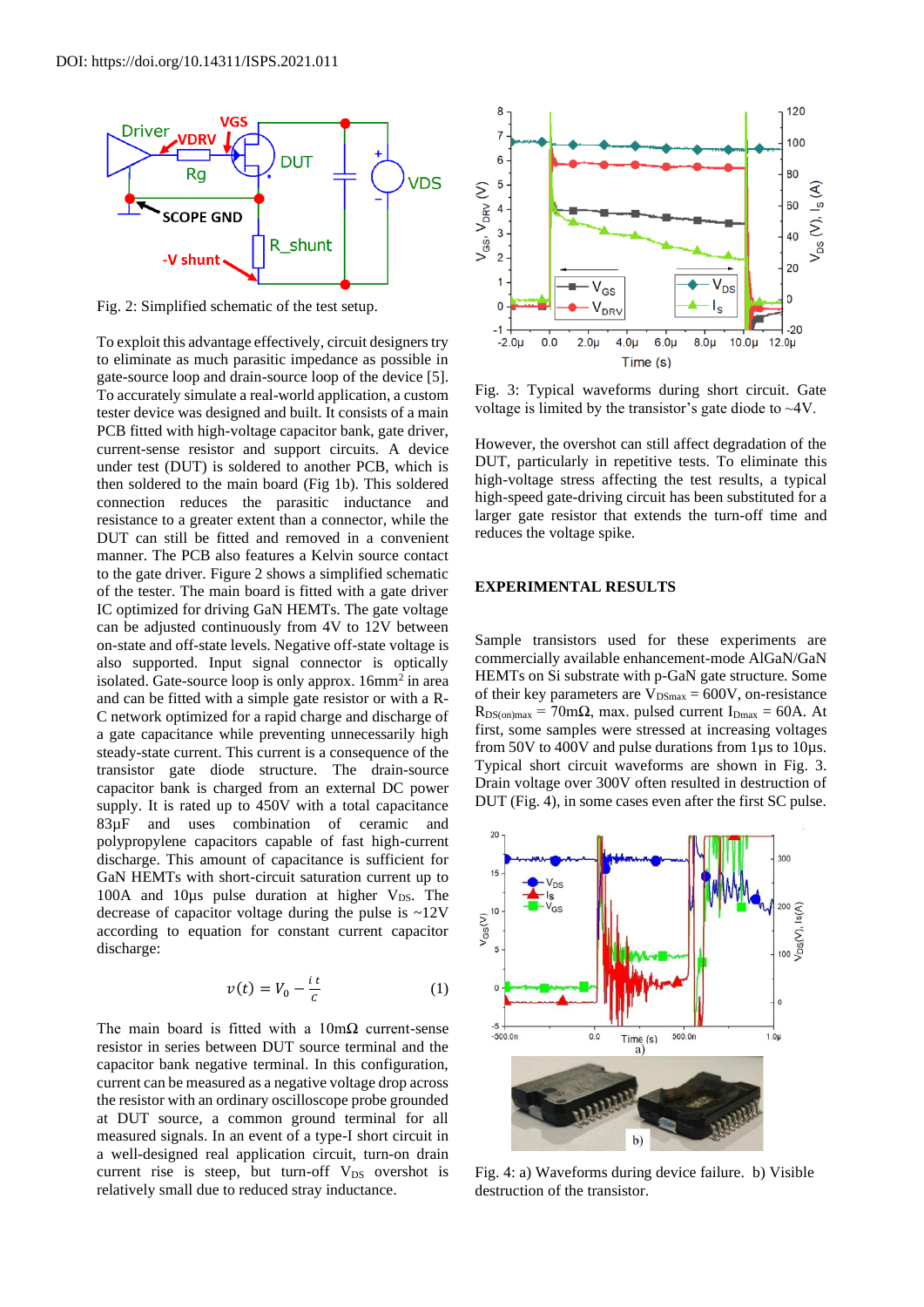

Fig. 5: Transfer and output characteristics measured after several sequences of SC pulses. a) Transfer at 100V. b) Transfer at 300V. c) Output at 100V. d) Output at 300V. Inset in c) and d) shows change of drain current at gate voltage  $VGS = 2V$  and  $VDS = 1.5V$  in relation to number of SC pulses While a) exhibits a decreasing trend in gate threshold voltage ( $V_{TH}$ ), other data suggest that at least two device parameters are significantly affected by the test.

Therefore, the transistors were repetitively tested at  $V_{DS}$ up to 300V. Duration of the pulses was set to 2µs in all of the tests performed. The highest thermal stress occurs within this period [4]. To allow the structure to cool down between the repetitions, consecutive SC pulses were separated by 250ms period. The test was performed in several sequences of  $10^3$  to  $5.10^4$  pulses. Characteristics of the samples were measured on virgin samples and then after each sequence of pulses to observe gradual effects of repetitive SC stress. Although both were the same type devices, their initial characteristics varied observably, however this is common among current commercial GaN HEMTs. Repetitive SC stress had different effects depending on test voltage. Figure 5 a) and b) show a shift of transfer characteristics and gate threshold voltage ( $V<sub>TH</sub>$ ). Figure 5 c) and d) depict output characteristics with saturation current evidently affected. From measurements at different drain voltages it is clear that higher  $V_{DS}$  during stress is responsible for more significant shift of characteristics. However, uniform shift of characteristics was not observed. Based on previous studies, it is known that shift of characteristics is caused by trapping effects in AlGaN layer. Based on literature, three mechanisms apply during stress but not to the same extent. First charge trapping under gate electrode is responsible for threshold voltage shift [6]. Trapping in drain access region causes decrease of free

charge in the 2DEG [7] and both trapping effects are decreasing mobility of carriers in the 2DEG [8] affecting on-resistance and saturation current. Drain leakage current  $(I_{D(LEAK)})$  is strongly affected by the stress and in principal, is the main indicator of degradation and a critical parameter limiting the overall reliability of the element. At first, significant decrease of  $I_{D(LEAK)}$  was observed, however after  $4.10<sup>3</sup>$  stress pulses it increases again and after  $4.10<sup>4</sup>$  pulses the leakage surpasses the virgin sample at  $V_{DS}$  from less than 100V (Fig. 6).



Fig. 6: Drain voltage dependence of drain leakage current I<sub>D(LEAK)</sub> at gate voltage  $V_{GS} = 0V$ . I<sub>D(LEAK)</sub> decreases up to 4000 pulses, then rapidly increases.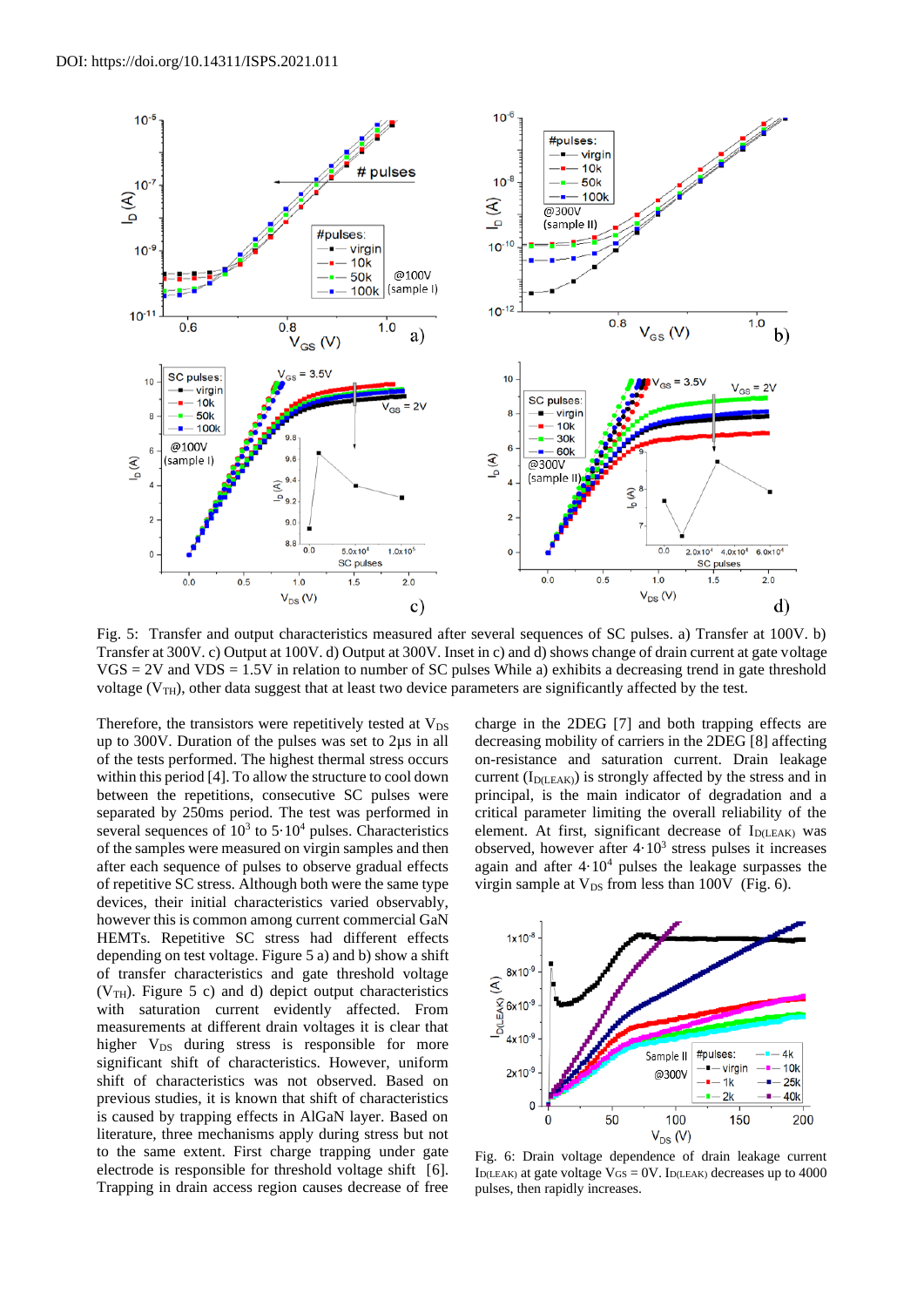

Fig. 7: Gate leakage current degradation. At 100V stress, there is an uniform trend, but more parameters are affected at 300V.

Gate leakage current IG(LEAK) degradation (Fig. 7) behaves in a similar manner as the transfer characteristics. At 100V stress voltage there is an decreasing trend of  $I_{G(LEAK)}$  at gate voltages close to  $V_{TH}$ . However at  $V_{DS} = 300V$  there is no unequivocal trend, again suggesting different rate of degradation of at least two device parameters. Transistor capacitances were also ivestigated. The effect of 100V stress voltage on the capacitances was not significant. Degradation of drainto-source  $(C_{DS})$  and gate-to-drain  $(C_{GD})$  capacitances after 300V stress are shown in Fig. 8. Both of them exhibit one-way shift, which is more pronounced in  $C_{DS}$ but only slightly visible in C<sub>GD</sub>. Degradation of gate-tosource capacitance  $(V_{GS})$  was negligible.

#### **DLTS**

To investigate possible generation of new traps, the DLTS spectra such as in Fig. 10 were measured on the virgin samples and compared to the spectra measured on the same samples after  $10<sup>5</sup>$  SC stress cycles. First, several sets of measurements with various condition parameters were performed to map the distribution of the defects. The spectra were evaluated using the Fourier transform analysis by Direct auto Arrhenius Single and Multi-level evaluation and also by Tempscan maximum analysis [9].



Fig. 8: Degradation of drain-to-source  $(C_{DS})$  and gate-todrain (CGD) capacitances after 300V stress.

Due to high complexity of obtained spectra it was difficult to evaluate parameters of all deep energy levels using the direct evaluation method. Therefore only traps that were verified by simulation and were present in most obtained spectra were evaluated. Positions of simulated DLTS peaks compared to measured spectra for both sets of measurement conditions are shown in Fig. 11. Parameters of 5 main evaluated traps are summarized in Table 1. Due to unknown active area of samples traps concentration was not evaluated. Analysis of possible origin of observed deep levels is still ongoing. Stated possible origins are first preliminary results. In Fig. 12 are shown DLTS spectra obtained on stressed samples for different stress conditions. First repetitive short circuit stress at 100 V was performed. Samples were exposed to 100k of stress pulses. Only small shift of DLTS spectra was observed, where small increase of signal for trap T1 dominated. Next gate stress was performed to analyse if shift of DLTS spectra is not induced by relatively high gate voltage present during stress pulses. From results it is clear that gate stress caused different shift of DLTS spectra. Signals of T1, T3 are decreased signalizing partial neutralization of this defects due to the stress.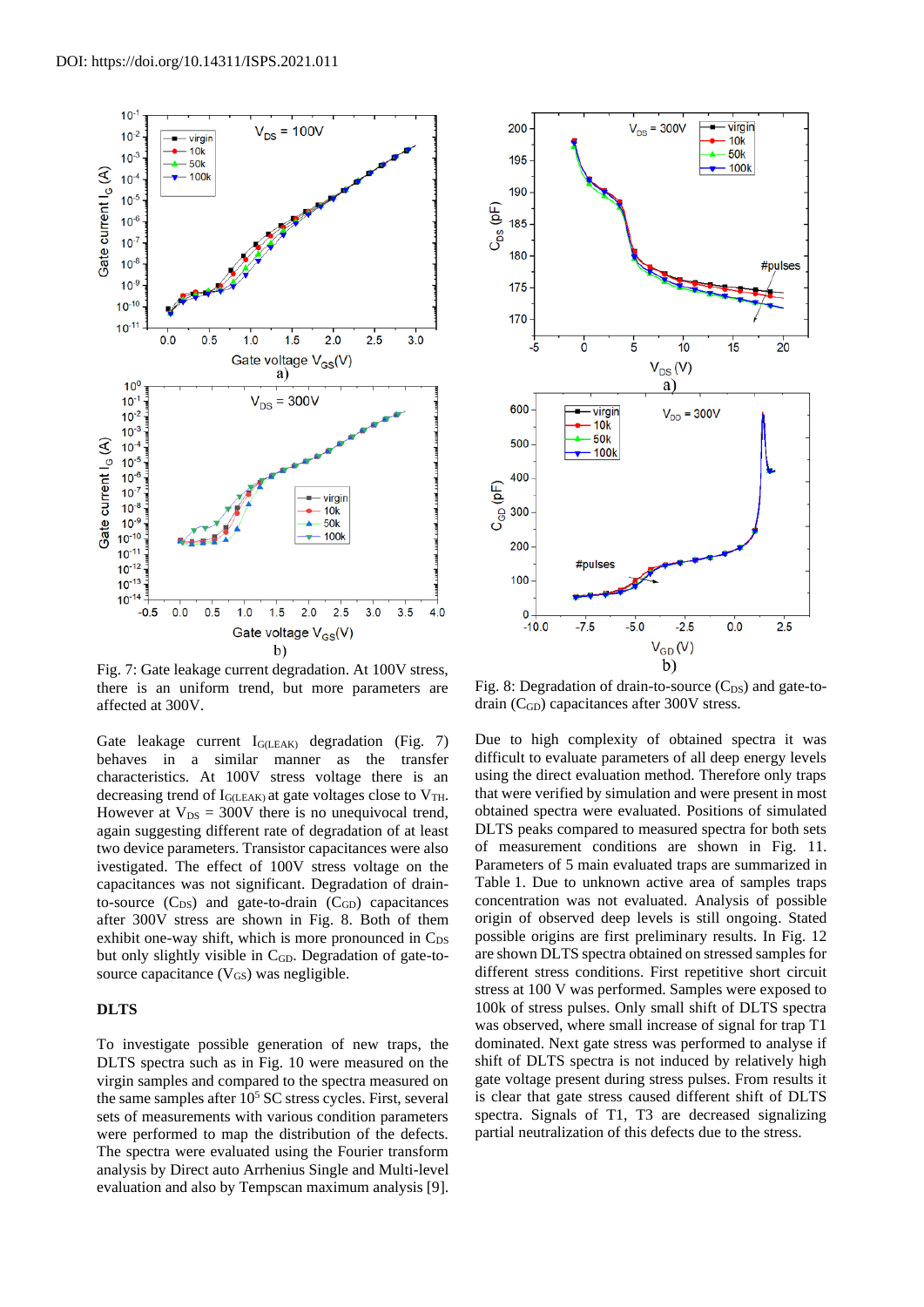

Fig. 10 Example of measured DLTS spectra of analysed sample of power HEMT before repetitive SC stress.



Fig. 11 Measured signals and simulated curves of DLTS defect states for selected measurement set.

Table 1: Parameters of observed deep levels

| Trap           | Activation<br>energy<br>$\Delta E_{\rm T}$ (eV) | Capture<br>cross<br>section $\sigma$<br>$\rm (cm^2)$ | Possible origin:              |
|----------------|-------------------------------------------------|------------------------------------------------------|-------------------------------|
| T1             | 0.6                                             | $1 \times 10^{-17}$                                  | unknown                       |
| T <sub>2</sub> | Minority<br>0.53                                | $4.3 \times 10^{-18}$                                | $C_N$ deep acceptor<br>states |
| T <sub>3</sub> | 0.5                                             | $5 \times 10^{-20}$                                  | Surface/interface<br>states   |
| T4             | 0.23                                            | $3 \times 10^{-21}$                                  | Ga vacancy                    |
| T5             | 0.8                                             | $3.5\times10^{-14}$                                  | GaN dislocations              |



Fig. 12 Shift of DLTS spectra induced by different stress conditions

Finally, samples were exposed to repetitive SC stress at 200V. Significant shift of DLTS spectra was observed. Especially, signal of T1 and T2 traps was increased. Origin of trap  $T2$  is believed to be  $C_N$  deep acceptor state (however, full analysis is still ongoing). These states are well known for their negative effects on dynamic onresistance and current collapse phenomena [10]. Increase of T3, which origin may be in surface or interface states, may lead to decrease of carriers mobility in 2DEG and therefore has negative effect on device on-resistance and saturation current.

#### **CONCLUSION**

Gradual degradation of 600V GaN HEMT under repetitive SC stress was measured and analysed. Drain voltage above 300V (half of the nominal voltage) caused majority of tested devices to fail. At lower VDS measurable shift in device parameters and characteristics is observed. Higher stress voltage leads to higher degradation rate and more significant shifts of characteristics can be observed. However, particularly at higher stress voltage, shift of the characteristics does not have uniform character, pointing on at least three different mechanisms associated with generation of defects and trapping effects. The trapping was also analysed using DLTS. Due to high complexity of the spectra, only the traps verified by simulation were investigated. At 100V stress voltage, the shift in DLTS spectra was small, at 200V it was significant. The shift was verified not to originate from gate stress. Full analysis of possible origin of the observed deep levels is still ongoing.